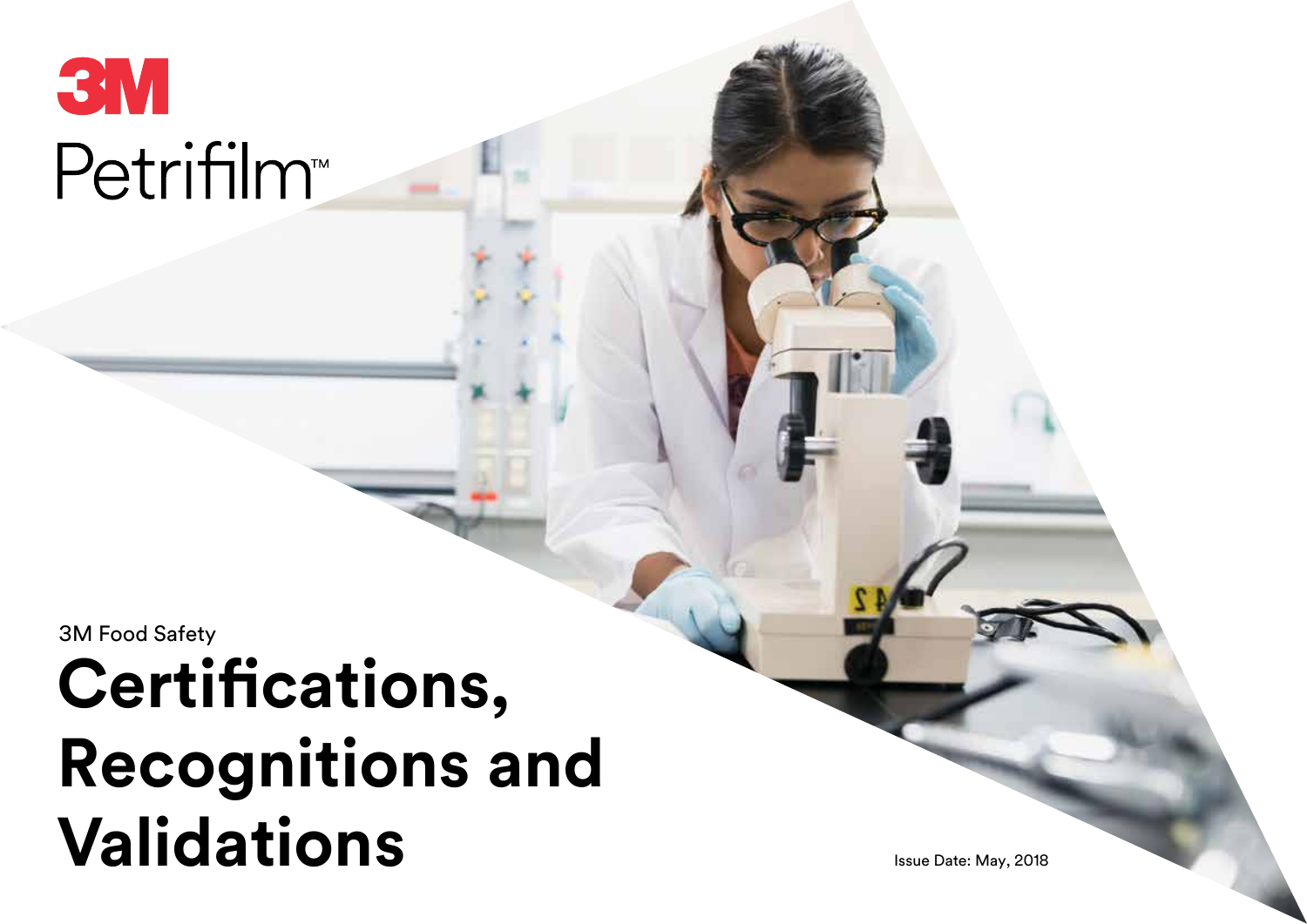# **International Recognition** 3M Food Safety is certified to ISO 9001 for design and manufacturing

| <b>AFNOR Certification</b>                                                                                    |                                                                                                              |                                                                                                              |
|---------------------------------------------------------------------------------------------------------------|--------------------------------------------------------------------------------------------------------------|--------------------------------------------------------------------------------------------------------------|
| All human food products <sup>1</sup> , pet food and industrial<br>environmental samples                       | <b>Aerobic Count Plates</b>                                                                                  | NF VALIDATION Certificate Number 3M 01/1-09/89 <sup>2</sup><br>(as compared to ISO 4833 method)              |
| Milk powders and dairy products                                                                               | <b>Rapid Aerobic Count Plates</b>                                                                            | NF VALIDATION Certificate Number 3M 01/17-11/16 <sup>2</sup><br>(as compared to ISO 4833-1 method)           |
| All human food products <sup>1</sup> (except raw shellfish),<br>pet food and industrial environmental samples | <b>Coliform Count Plates</b><br>24 hour total coliform result                                                | NF VALIDATION Certificate Number 3M 01/2-09/89A <sup>2</sup><br>(as compared to ISO 4832 VRBL method)        |
| All human food products <sup>1</sup> (except raw shellfish)                                                   | <b>Coliform Count Plates</b><br>24 hour total coliform result                                                | NF VALIDATION Certificate Number 3M 01/2-09/89B <sup>2</sup><br>(as compared to ISO 4831 MPN method)         |
| All human food products <sup>1</sup>                                                                          | <b>Coliform Count Plates</b><br>24 hour thermotolerant coliform result                                       | NF VALIDATION Certificate Number 3M 01/2-09/89C <sup>2</sup>                                                 |
| All human food products <sup>1</sup> , pet food and industrial<br>environmental samples                       | Select E. coli Count Plates                                                                                  | NF VALIDATION Certificate Number 3M 01/8-06/01 <sup>2</sup><br>(as compared to ISO 16649-2)                  |
| All human food products <sup>1</sup>                                                                          | Rapid Coliform Count Plates 14 hour result<br>(Incubate at 30°C for processed pork products)<br>and seafood) | NF VALIDATION Certificate Number 3M 01/5-03/97A <sup>2</sup><br>(as compared to ISO 4832 VRBL 30°C method)   |
|                                                                                                               | Rapid Coliform Count Plates 24 hour result<br>(Incubate at 30°C for processed pork products)<br>and seafood) | NF VALIDATION Certificate Number 3M 01/5-03/97B <sup>2</sup><br>(as compared to ISO 4832 VRBL 30°C method)   |
| All human food products <sup>1</sup> (except processed pork<br>products)                                      | Rapid Coliform Count Plates 24 hour result<br>(Incubate at 30°C for seafood products)                        | NF VALIDATION Certificate Number 3M 01/5-03/97C <sup>2</sup><br>(as compared to ISO 4831 MPN 30°C method)    |
| All human food products <sup>1</sup> , animal feed and<br>industrial environmental samples                    | <b>Enterobacteriaceae Count Plates</b>                                                                       | NF VALIDATION Certificate Number 3M 01/6-09/97 <sup>2</sup><br>(as compared to ISO 21528 part 2 VRBG method) |
| All human food products <sup>1</sup>                                                                          | <b>High-Sensitivity Coliform Count Plates</b>                                                                | NF VALIDATION Certificate Number 3M 01/7-03/99 <sup>2</sup><br>(as compared to ISO 4831 MPN method)          |
| All human food products <sup>1</sup> and pet food                                                             | <b>Staph Express System</b>                                                                                  | NF VALIDATION Certificate Number 3M 01/9-04/03A <sup>2</sup><br>(as compared to EN ISO 6888-1 method)        |
| All human food products <sup>1</sup> and pet food                                                             | <b>Staph Express System</b>                                                                                  | NF VALIDATION Certificate Number 3M 01/9-04/03B <sup>2</sup><br>(as compared to EN ISO 6882-2 method)        |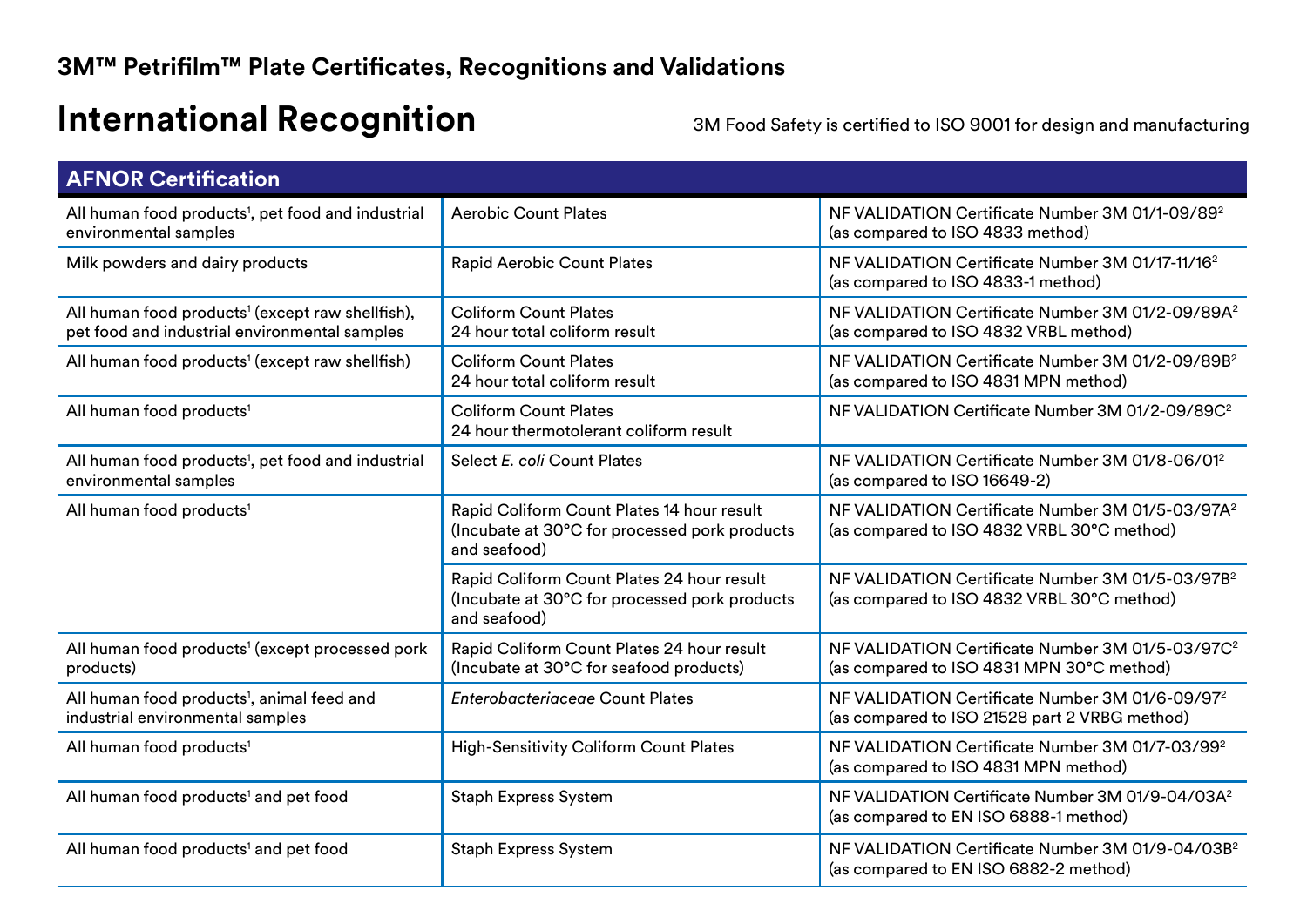### International Recognition (cont.) 3M Food Safety is certified to ISO 9001 for design and manufacturing

| <b>AFNOR Certification</b>                                                                        |                                          |                                                                                                                                          |
|---------------------------------------------------------------------------------------------------|------------------------------------------|------------------------------------------------------------------------------------------------------------------------------------------|
| All human food products <sup>1</sup> , animal feeding stuffs<br>and product environmental samples | <b>Rapid Yeast and Mold Count Plates</b> | NF VALIDATION Certificate Number 3M 01/13-07/14 <sup>2</sup><br>$\frac{1}{2}$ (as compared to ISO 21527-1 method and ISO 21527-2 method) |
| All human food products <sup>1</sup> (excluding yoghurts)<br>and industrial environmental samples | Lactic Acid Bacteria Count Plates        | NF VALIDATION Certificate Number 3M 01/19-11/17 <sup>2</sup><br>(as compared to ISO 15214 method)                                        |

 $<sup>1</sup>$  Validation study performed on a broad range of foods</sup>

<sup>2</sup> For more information about the end of validity please refer to NF VALIDATION Certificate available on http://nf-validation.afnor.org/en

| AOAC <sup>®</sup> INTERNATIONAL Official Method of Analysis <sup>SM</sup> |                                               |                |
|---------------------------------------------------------------------------|-----------------------------------------------|----------------|
| Raw and pasteurized milk                                                  | Aerobic Count, Coliform Count Plates          | Method 986.33  |
| Dairy products                                                            | Aerobic Count, Coliform Count Plates          | Method 989.10  |
|                                                                           | <b>High-Sensitivity Coliform Count Plates</b> | Method 996.02  |
| Foods                                                                     | <b>Aerobic Count Plates</b>                   | Method 990.12  |
|                                                                           | Coliform Count, E. coli/Coliform Count Plates | Method 991.14  |
|                                                                           | <b>Yeast and Mold Count Plates</b>            | Method 997.02  |
|                                                                           | <b>Rapid Coliform Count Plates</b>            | Method 2000.15 |
| Poultry, meats and seafood                                                | E. coli/Coliform Count Plates                 | Method 998.08  |
|                                                                           | <b>Enterobacteriaceae Count Plates</b>        | Method 2003.01 |
|                                                                           | Salmonella Express System                     | Method 2014.01 |
| Selected processed and prepared foods                                     | <b>Staph Express System</b>                   | Method 2003.07 |
| Selected dairy foods                                                      | <b>Staph Express System</b>                   | Method 2003.08 |
| Selected poultry, meats and seafood                                       | <b>Staph Express System</b>                   | Method 2003.11 |
| Variety of foods                                                          | <b>Rapid Yeast and Mold Count Plates</b>      | Method 2014.05 |
|                                                                           | <b>Rapid Aerobic Count Plates</b>             | Method 2015.13 |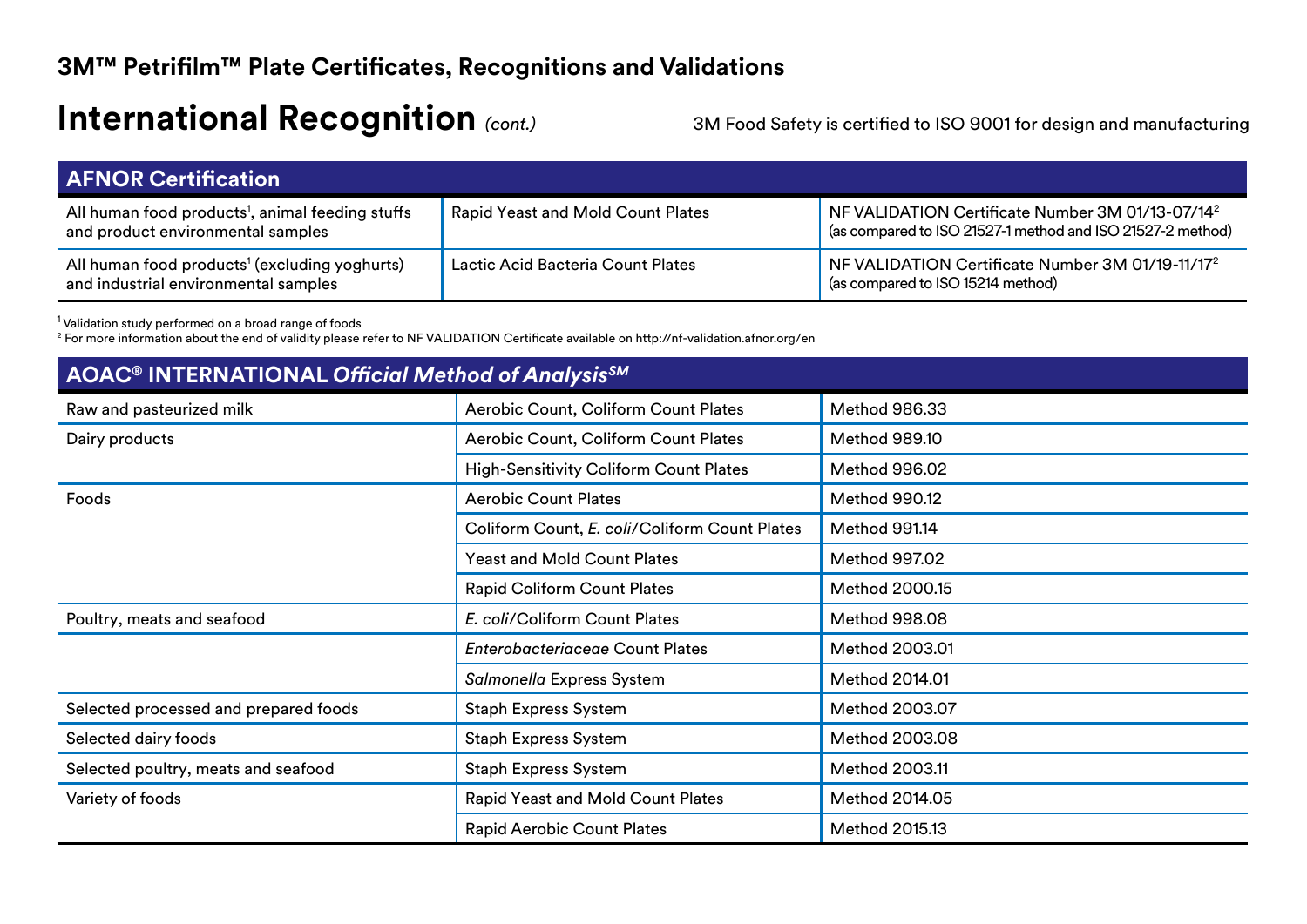#### **3M™ Petrifilm™ Plate Certificates, Recognitions and Validations**

#### International Recognition (cont.) 3M Food Safety is certified to ISO 9001 for design and manufacturing

| <b>AOAC® Performance Tested Method<sup>sM</sup></b>      |                                          |                           |
|----------------------------------------------------------|------------------------------------------|---------------------------|
| Environmental sampling                                   | <b>Environmental Listeria Plates</b>     | Certificate Number 030601 |
| <b>Bottled water</b>                                     | <b>Aqua Coliform Count Plates</b>        | Certificate Number 091101 |
| Variety of Foods                                         | Salmonella Express System                | Certificate Number 061301 |
| Variety of Foods                                         | <b>Rapid Yeast and Mold Count Plates</b> | Certificate Number 121301 |
| <b>Broad Range of Foods</b>                              | <b>Rapid Aerobic Count Plates</b>        | Certificate Number 121403 |
| <b>Select Foods and Environmental Samples</b>            | Lactic Acid Bacteria Count Plates        | Certificate Number 041701 |
| Broad Range of Foods and Select Environmental<br>Samples | Rapid E. coli/Coliform Count Plates      | Certificate Number 051801 |

The above methods' performance was reviewed by AOAC® Research Institute and was found to perform to the manufacturer's specifications.

| <b>INTERNATIONAL DAIRY FEDERATION (FIL/IDF)</b> |                                 |  |
|-------------------------------------------------|---------------------------------|--|
| Dairy products                                  | Bulletins 285/1993 and 350/2000 |  |

# **Recognition by Country**

| <b>Australia</b>                                                                     |                               |                                                      |
|--------------------------------------------------------------------------------------|-------------------------------|------------------------------------------------------|
| <b>Department of Agriculture/Australian Quarantine and Inspection Service (AQIS)</b> |                               |                                                      |
| <b>ESAM</b> (Carcass sampling)                                                       | <b>Aerobic Count Plates</b>   | Section 4                                            |
| Meat and meat products methods                                                       | E. coli/Coliform Count Plates | Microbiological Methods for Meat Products for Export |
| <b>Victorian Dairy Industry Authority (VDIA)</b>                                     |                               |                                                      |
| Milk and dairy products                                                              | <b>Aerobic Count Plates</b>   | Certificate Number 9503                              |
|                                                                                      | <b>Coliform Count Plates</b>  | Certificate Number 9504                              |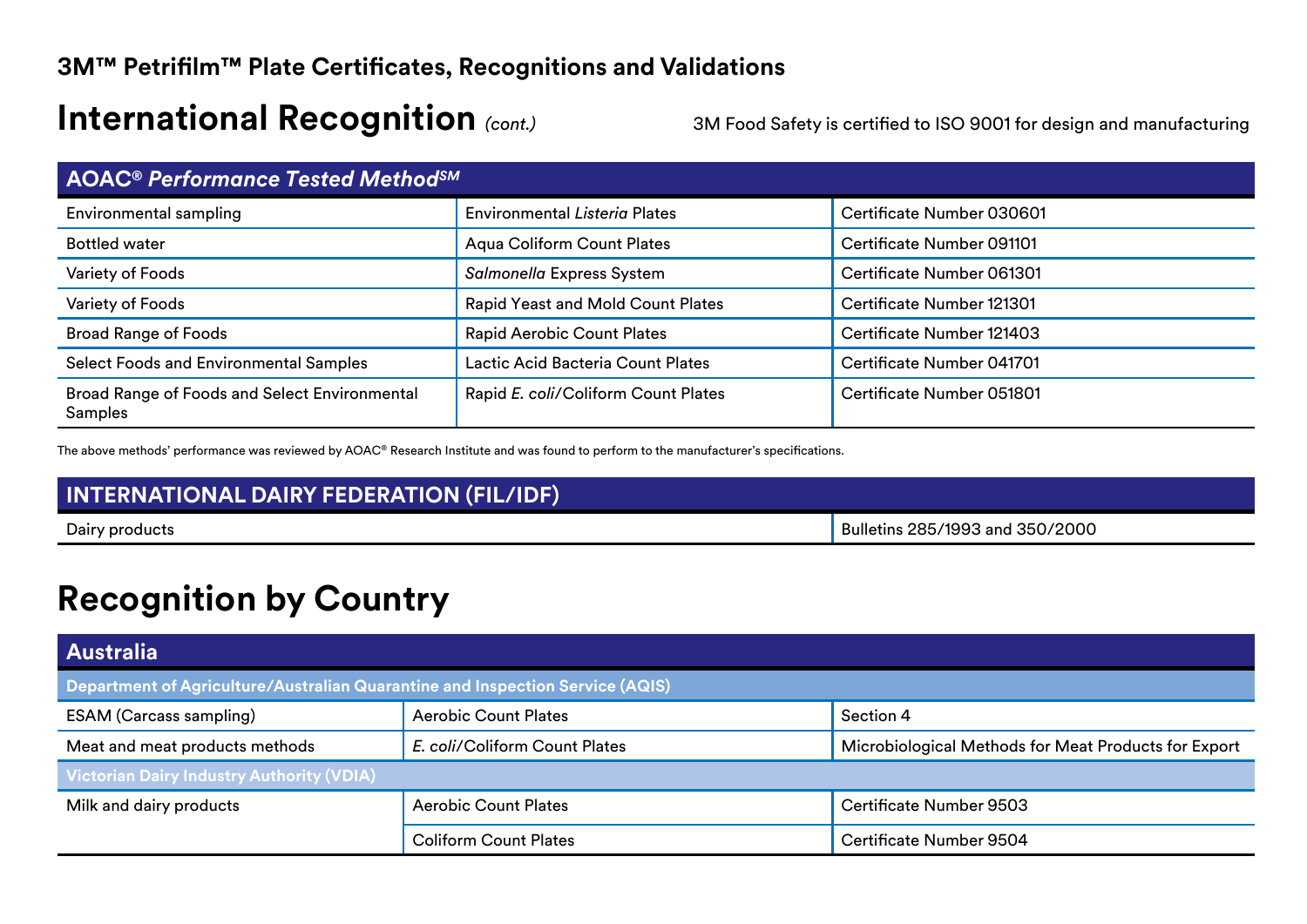| <b>Belgium</b>                                             |                                                                                                                                                                                                                                            |                                                                          |
|------------------------------------------------------------|--------------------------------------------------------------------------------------------------------------------------------------------------------------------------------------------------------------------------------------------|--------------------------------------------------------------------------|
| All foods                                                  | Aerobic Count Plates, Yeast and Mold Count Plates,<br>Staph Express System, Select E. coli Count Plates,<br>Enterobacteriaceae Count Plates, Coliform Count Plates, High<br>Sensitivity Coliform Count Plates, Rapid Coliform Count Plates | List of Approved Microbiological Methods<br>- Version 16, December, 2013 |
|                                                            |                                                                                                                                                                                                                                            |                                                                          |
| <b>Brazil</b>                                              |                                                                                                                                                                                                                                            |                                                                          |
| <b>Ministry of Agriculture</b>                             |                                                                                                                                                                                                                                            |                                                                          |
| Carcass sampling                                           | E. coli/Coliform Count Plates                                                                                                                                                                                                              | IN 40, 2005                                                              |
|                                                            |                                                                                                                                                                                                                                            |                                                                          |
| Canada                                                     |                                                                                                                                                                                                                                            |                                                                          |
| Health Protection Branch, Compendium of Analytical Methods |                                                                                                                                                                                                                                            |                                                                          |
| Laboratory procedures                                      | Aerobic Count Plates, Coliform Count Plates, E. coli/Coliform<br>Count Plates, Yeast and Mold Count Plates                                                                                                                                 | Method MFLP-41                                                           |
| <b>Environmental sampling</b>                              | <b>High-Sensitivity Coliform Count Plates</b>                                                                                                                                                                                              | Method MFLP-41B                                                          |
|                                                            | <b>Environmental Listeria Plates</b>                                                                                                                                                                                                       | <b>Method MFLP-11</b>                                                    |
| Dairy products                                             | <b>High-Sensitivity Coliform Count Plates</b>                                                                                                                                                                                              | Method MFLP-85                                                           |
| Food products and environmental sampling                   | <b>Staph Express System</b>                                                                                                                                                                                                                | Method MFLP-85                                                           |
| <b>Health Protection Branch Methods</b>                    |                                                                                                                                                                                                                                            |                                                                          |
| Food products and ingredients                              | <b>Aerobic Count Plates</b>                                                                                                                                                                                                                | Method MFHPB-33                                                          |
|                                                            | <b>Coliform Count Plates</b>                                                                                                                                                                                                               | Method MFHPB-35                                                          |
|                                                            | E. coli/Coliform Count Plates                                                                                                                                                                                                              | Method MFHPB-34                                                          |
|                                                            | <b>Yeast and Mold Count Plates</b>                                                                                                                                                                                                         | Method MFHPB-32                                                          |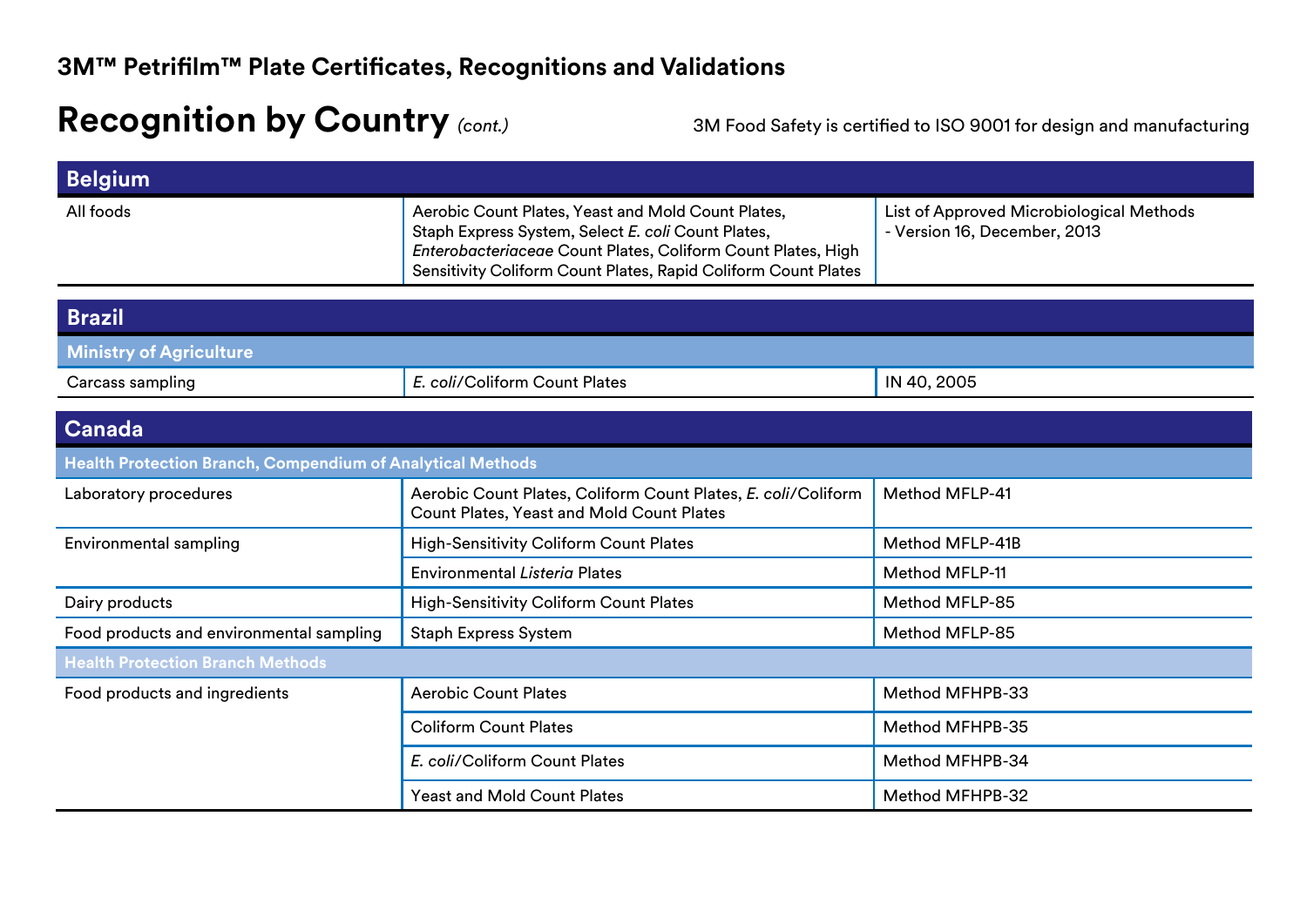| <b>Chile</b>                                 |                                        |                            |
|----------------------------------------------|----------------------------------------|----------------------------|
| <b>SAG (Chile Department of Agriculture)</b> |                                        |                            |
| Carcass sampling                             | E. coli/Coliform Count Plates          | January, 2004              |
| <b>Colombia</b>                              |                                        |                            |
| <b>IMVIMA</b>                                |                                        |                            |
|                                              | <b>Aerobic Count Plates</b>            | Certificate No. 2006021775 |
|                                              | <b>Coliform Count Plates</b>           | Certificate No. 2006021761 |
|                                              | E. coli/Coliform Count Plates          | Certificate No. 2006021644 |
|                                              | <b>Enterobacteriaceae Count Plates</b> | Certificate No. 2006021776 |
|                                              | <b>Staph Express System</b>            | Certificate No. 2006021784 |
|                                              | <b>Yeast and Mold Count Plates</b>     | Certificate No. 2006021773 |

| <b>El Salvador</b> |                                                                                                                                                                                  |  |
|--------------------|----------------------------------------------------------------------------------------------------------------------------------------------------------------------------------|--|
|                    | Ministry of Public Health and Social Attendance Central Control Laboratory of Foods and Waters                                                                                   |  |
| Use in foods       | Aerobic Count Plates, Coliform Count Plates, E. coli/Coliform   July, 2006<br>Count Plates, Enterobacteriacea Count Plates, Staph Express<br>System, Yeast and Mold Count Plates |  |

| France                                                     |
|------------------------------------------------------------|
| <b>AFNOR Certification (see International Validations)</b> |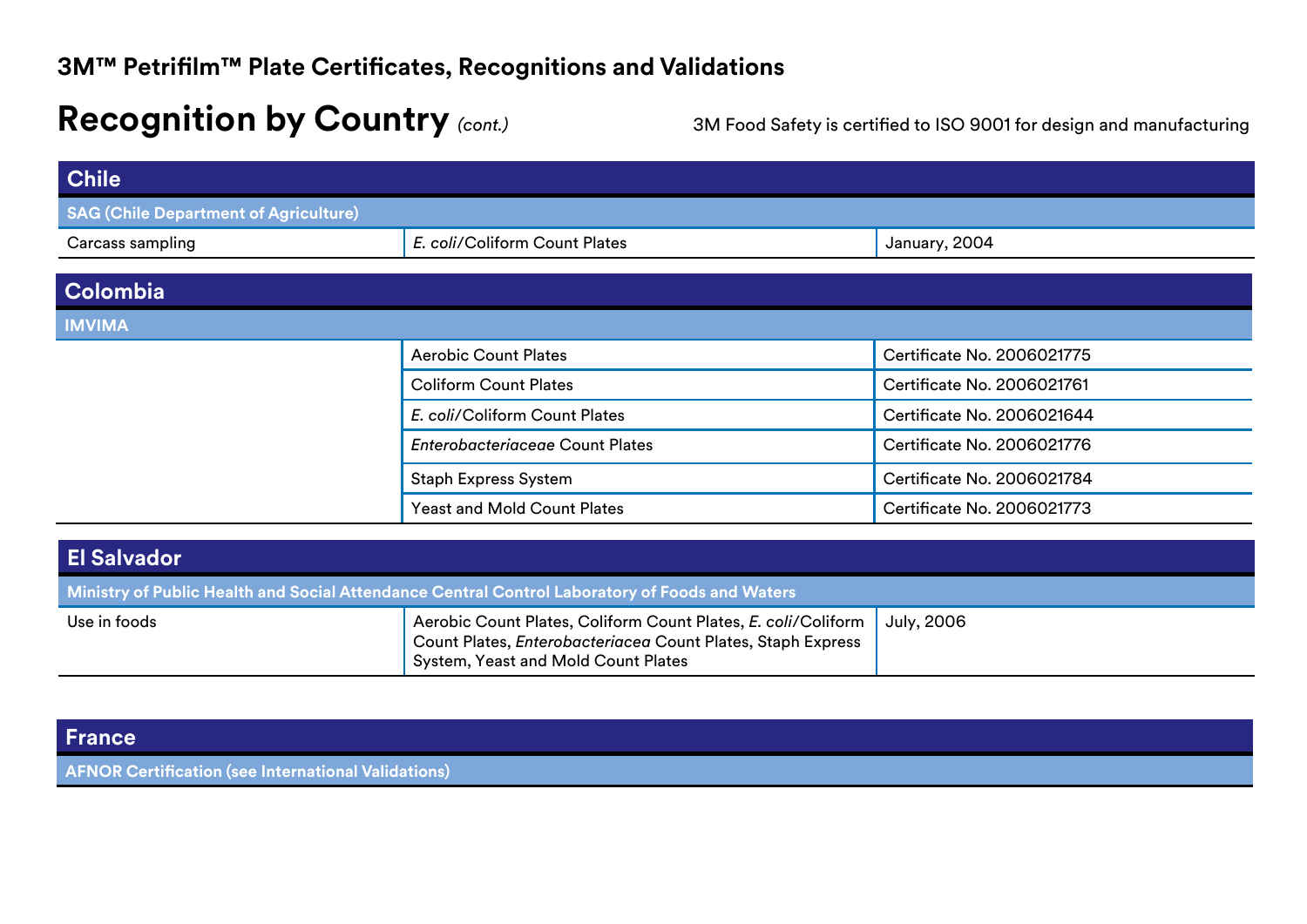| Japan                                            |                                                                                                                                     |                           |
|--------------------------------------------------|-------------------------------------------------------------------------------------------------------------------------------------|---------------------------|
| <b>Food Hygiene Manual</b>                       |                                                                                                                                     |                           |
| Foods                                            | Aerobic Count Plates, Coliform Count Plates, E. coli/Coliform<br>Count Plates, Rapid Coliform Count Plates, Staph Express<br>System | <b>July, 2004</b>         |
| Ministry of Health, Labour and Welfare           |                                                                                                                                     |                           |
| Carcass (cattle and swine) swab                  | E. coli/Coliform Count Plates                                                                                                       | Notification No. 25       |
|                                                  |                                                                                                                                     |                           |
| <b>Korea</b>                                     |                                                                                                                                     |                           |
| KCFR (Korea Code of Federal Regulatory) KFDA2004 |                                                                                                                                     |                           |
| All foods                                        | <b>Aerobic Count Plates</b>                                                                                                         | Method 7.8.2.2            |
|                                                  | <b>Coliform Count Plates</b>                                                                                                        | Method 7.8.5.4            |
|                                                  | E. coli/Coliform Count Plates                                                                                                       | Method 7.8.6.3            |
|                                                  |                                                                                                                                     |                           |
| <b>Mexico</b>                                    |                                                                                                                                     |                           |
| Milk and dairy products                          | Aerobic Count Plates, Coliform Count Plates, E. coli/Coliform<br>Count Plates, Staph Express System, Yeast and Mold Count<br>Plates | NMX-F-717-COFOCA-LEC-2006 |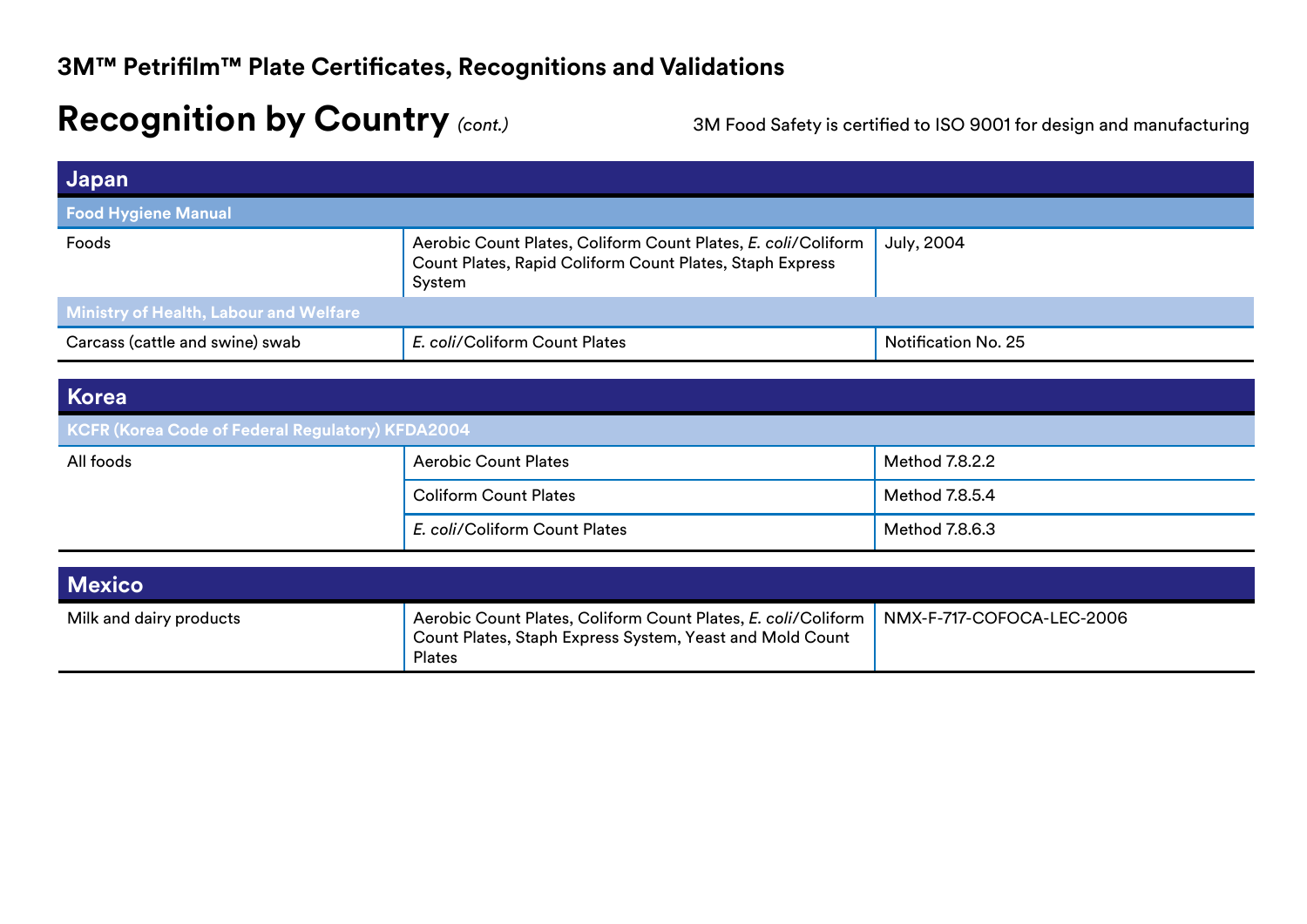| <b>New Zealand</b>                                                                  |                                                                                                                                  |                               |
|-------------------------------------------------------------------------------------|----------------------------------------------------------------------------------------------------------------------------------|-------------------------------|
| AgResearch - Mirinz Meat Industry Microbiological Methods, Edition Four, March 2005 |                                                                                                                                  |                               |
| Meat products                                                                       | <b>Aerobic Count Plates</b>                                                                                                      | Chapter 6-Section 6.8         |
|                                                                                     | Staph Express System (for use with selected foods)                                                                               | Chapter 7-Section 7.8.5       |
|                                                                                     | <b>Enterobacteriaceae Count Plates</b>                                                                                           | Chapter 8-Section 8.2.5       |
|                                                                                     | E. coli/Coliform Count Plates                                                                                                    | Chapter 8-Section 8.4.5       |
| <b>New Zealand Food Safety Authority</b>                                            |                                                                                                                                  |                               |
| Dairy produce and products                                                          | Aerobic Count Plates, Coliform Count Plates, E. coli/Coliform Count<br>Plates, Staph Express System, Yeast and Mold Count Plates | <b>Approved Methods Lists</b> |
| <b>New Zealand Food Safety Authority</b>                                            |                                                                                                                                  |                               |
| <b>National Microbiological Database</b><br>(farmed animals)                        | <b>Aerobic Count Plates</b>                                                                                                      | Chapter $4-4.7.3$             |
|                                                                                     | E. coli/Coliform Count Plates                                                                                                    | Chapter 4-4.8                 |

| <b>Nordic Countries</b>   |                               |             |
|---------------------------|-------------------------------|-------------|
| <b>NordVal Validation</b> |                               |             |
| All foods                 | E. coli/Coliform Count Plates | NordVal 014 |

| <b>Poland</b>                               |                                                                                                                                                                                                                              |                                |
|---------------------------------------------|------------------------------------------------------------------------------------------------------------------------------------------------------------------------------------------------------------------------------|--------------------------------|
| <b>PKN (Polish Normalisation Committee)</b> |                                                                                                                                                                                                                              |                                |
| Raw milk and dairy products                 | 3M Petrifilm Plates may be used as a method for: Enumeration<br>of total aerobic microorganisms, Enumeration of coliform<br>microorganisms, Enumeration of Escherichia coli microorganisms,<br>Enumeration of yeast and mold | Commission No. 35 July 1, 1999 |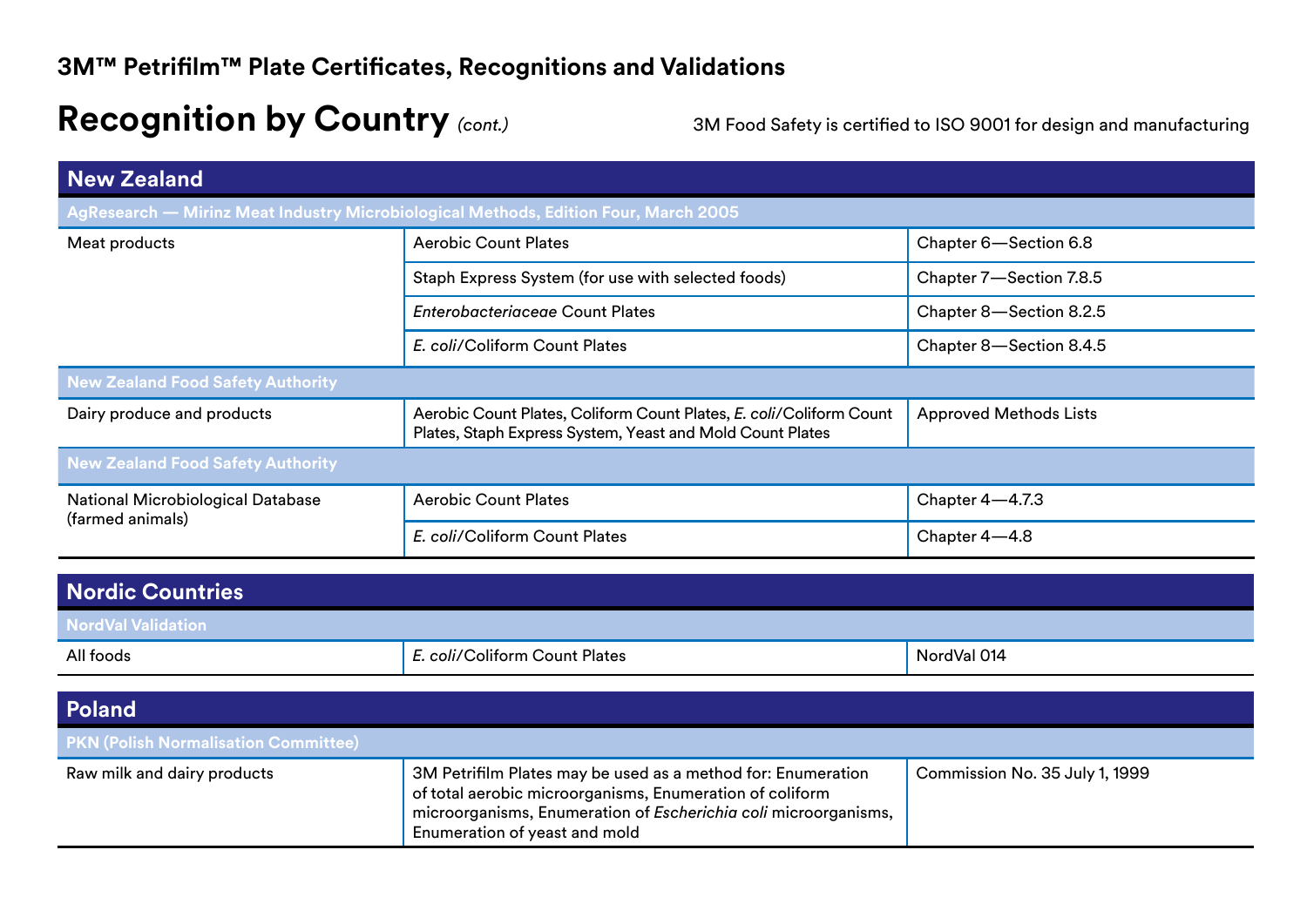| <b>Republic of South Africa</b>                                                                                                                                                                                                                                          |                                                                                                                                                                                                                                                     |                                                                                                         |
|--------------------------------------------------------------------------------------------------------------------------------------------------------------------------------------------------------------------------------------------------------------------------|-----------------------------------------------------------------------------------------------------------------------------------------------------------------------------------------------------------------------------------------------------|---------------------------------------------------------------------------------------------------------|
| Milk and dairy products                                                                                                                                                                                                                                                  | Aerobic Count Plates, Coliform Count Plates, E. coli/Coliform<br><b>Count Plates</b>                                                                                                                                                                | Government Gazette, No. R. 1555.21 of 21,<br>November 1997                                              |
|                                                                                                                                                                                                                                                                          |                                                                                                                                                                                                                                                     |                                                                                                         |
| <b>United Kingdom</b>                                                                                                                                                                                                                                                    |                                                                                                                                                                                                                                                     |                                                                                                         |
|                                                                                                                                                                                                                                                                          | Campden Food and Drink Research Association and Leatherhead Food Research Association study                                                                                                                                                         |                                                                                                         |
| EMMAS assessment 3M Petrifilm E. coli/Coliform Count Plate-1998<br><b>EMMAS assessment 3M Petrifilm Enterobacteriaceae Count Plate-2003</b><br>CMMAS assessment 3M Petrifilm Staph Express System-2006<br>CMMAS assessment 3M Petrifilm Yeast and Mould Count Plate-2006 |                                                                                                                                                                                                                                                     |                                                                                                         |
|                                                                                                                                                                                                                                                                          |                                                                                                                                                                                                                                                     |                                                                                                         |
| <b>United States</b>                                                                                                                                                                                                                                                     |                                                                                                                                                                                                                                                     |                                                                                                         |
| <b>AOAC INTERNATIONAL (see International Recognition)</b><br><b>APHA (American Public Health Association)</b>                                                                                                                                                            |                                                                                                                                                                                                                                                     |                                                                                                         |
| Foods                                                                                                                                                                                                                                                                    | Aerobic Count Plates, Coliform Count Plates, E. coli/Coliform<br>Count Plates, Enterobacteriaceae Count Plates, High-Sensitivity<br>Coliform Count Plates, Lactic Acid Bacteria Method, Rapid<br>Coliform Count Plates, Yeast and Mold Count Plates | Compendium of Methods for the<br>Microbiological Examination of Foods,<br>5 <sup>th</sup> Edition, 2001 |
| Dairy                                                                                                                                                                                                                                                                    | Aerobic Count Plates, Coliform Count Plates, Enterobacteriaceae<br>Count Plates, E. coli/Coliform Count Plates, High-Sensitivity<br>Coliform Count Plates, Rapid Coliform Count Plates, Yeast and<br><b>Mold Count Plates</b>                       | <b>Standard Methods for the Examination</b><br>of Dairy Products, 17th Edition, 2004                    |
| USDA (United States Department of Agriculture) Agricultural Marketing Service                                                                                                                                                                                            |                                                                                                                                                                                                                                                     |                                                                                                         |
| <b>Laboratory Methods and Procedures</b>                                                                                                                                                                                                                                 | <b>Aerobic Count Plates</b>                                                                                                                                                                                                                         | Dairy Grading Branch DA Instruction                                                                     |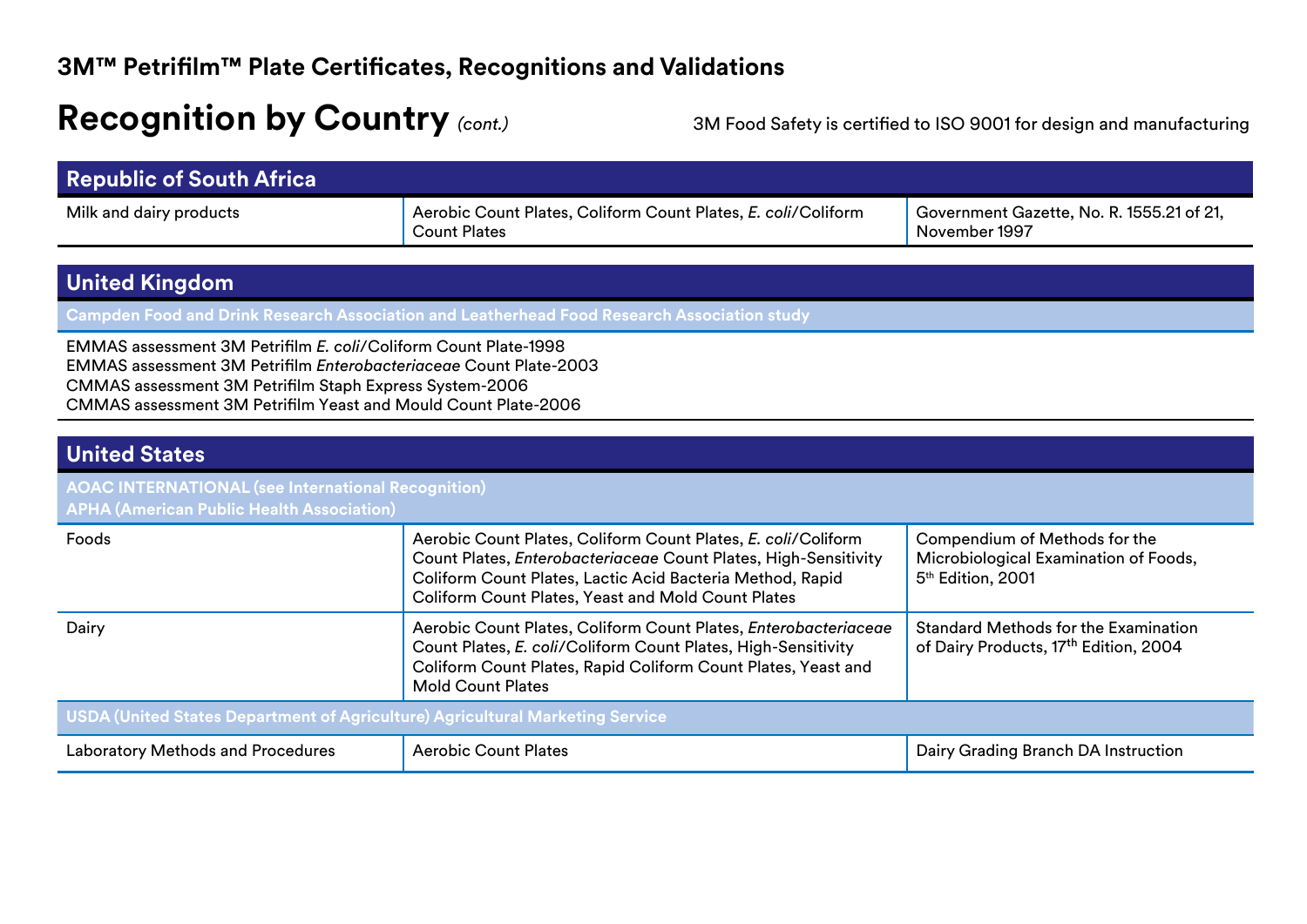| <b>United States</b>                                                                                    |                                                                                                                                                  |                                                                                                                                               |  |
|---------------------------------------------------------------------------------------------------------|--------------------------------------------------------------------------------------------------------------------------------------------------|-----------------------------------------------------------------------------------------------------------------------------------------------|--|
| <b>USDA FSIS (Food Safety and Inspection Service)</b>                                                   |                                                                                                                                                  |                                                                                                                                               |  |
| Beef, swine, sheep, goats, poultry, horses,<br>mules and other equine carcass sampling                  | E. coli/Coliform Count Plates                                                                                                                    | Code of Federal Regulations, Title 9,<br>Chapter III, Part 310.25 (9 CFR 310.25)                                                              |  |
| Poultry, ducks, geese and guinea carcass<br>sampling                                                    | E. coli/Coliform Count Plates                                                                                                                    | (Code of Federal Regulations) 9 CFR Part<br>381.94                                                                                            |  |
| Examination of fresh, refrigerated and frozen<br>prepared meat, poultry and pasteurized egg<br>products | Aerobic Count Plates, E. coli/Coliform Count Plates,<br>Enterobacteriaceae Count Plates                                                          | Microbiology Laboratory Guidebook,<br>Chapter 3.01, Quantitative Analysis of<br>Bacteria in Foods as Sanitary Indicators.<br>January 20, 2011 |  |
| <b>US FDA (United States Food and Drug Administration)</b>                                              |                                                                                                                                                  |                                                                                                                                               |  |
| Foods                                                                                                   | Aerobic Count Plates, Coliform Count Plates,<br>E. coli/Coliform Count Plates                                                                    | Code of Federal Regulations, Title 21, Part 2,<br>Section 2.19 (21 CFR 2.19)                                                                  |  |
| Milk                                                                                                    | Aerobic Count Plates, Coliform Count Plates,<br>High-Sensitivity Coliform Count Plates, Rapid Aerobic Count<br>Plates, 3M Petrifilm Plate Reader | FDA Evaluation of Milk Laboratories,<br>2015 Revision                                                                                         |  |

| Venezuela                |                                               |                        |
|--------------------------|-----------------------------------------------|------------------------|
| Foods                    | E. coli/Coliform Count Plates                 | Covenin 3276-97        |
| Dairy products and foods | <b>Aerobic Count Plates</b>                   | Covenin 3338-97        |
| Dairy products           | <b>High-Sensitivity Coliform Count Plates</b> | <b>Covenin 3339-97</b> |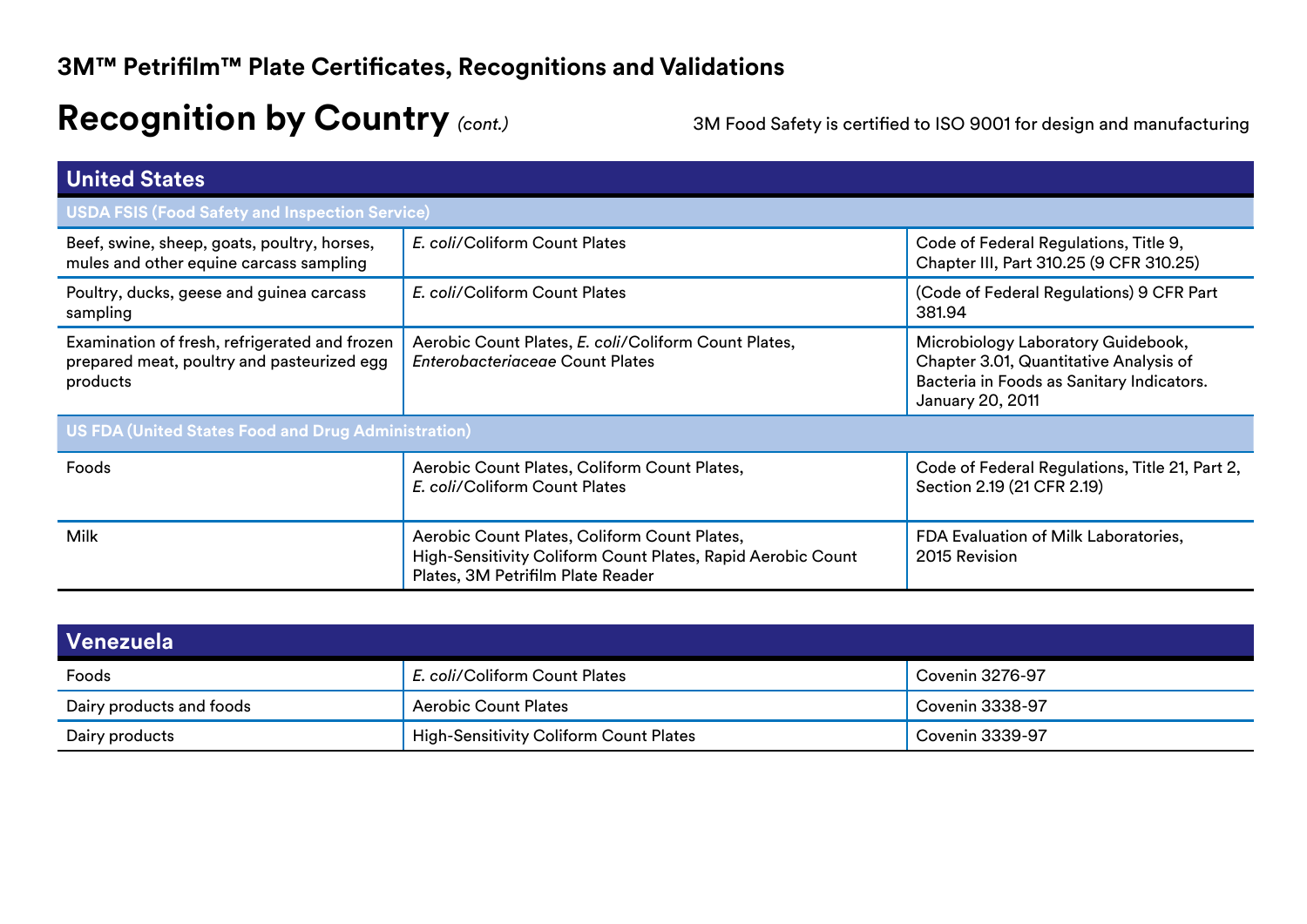| <b>Vietnam</b>                                                                  |                                            |                                          |  |
|---------------------------------------------------------------------------------|--------------------------------------------|------------------------------------------|--|
| Vietnam Food Administrator permits 3M Petrifilm Plates into circulation         |                                            |                                          |  |
| Foods                                                                           | <b>Aerobic Count Plates</b>                | 01/2009/YT-CNDK                          |  |
|                                                                                 | <b>Yeast and Mold Count Plates</b>         | 02/2009/YT-CNDK                          |  |
|                                                                                 | <b>Environmental Listeria Plates</b>       | 03/2009/YT-CNDK                          |  |
|                                                                                 | E. coli/Coliform Count Plates              | 04/2009/YT-CNDK                          |  |
|                                                                                 | <b>Rapid Coliform Count Plates</b>         | 05/2009/YT-CNDK                          |  |
|                                                                                 | <b>Staph Express System</b>                | 062009/YT-CNDK                           |  |
|                                                                                 | <b>Coliform Count Plates</b>               | 07/2009/YT-CNDK                          |  |
|                                                                                 | <b>High-Sensitivity Coliform Plates</b>    | 08/2009/YT-CNDK                          |  |
|                                                                                 | <b>Enterobacteriaceae Count Plates</b>     | 09/2009/YT-CNDK                          |  |
| Tiêu chu n Việt Nam (TCVN) issued by the Vietnam Standard and Quality Institute |                                            |                                          |  |
| Foods                                                                           | E. coli/Coliform Count Plates              | TCVN 9975:2013 based on AOAC OMA 991.14  |  |
|                                                                                 | <b>Aerobic Count Plates</b>                | TCVN 9977:2013 based on AOAC OMA 990.12  |  |
|                                                                                 | <b>Enterobacteriaceae Count Plates</b>     | TCVN 9980:2013 based on AOAC OMA 2003.01 |  |
|                                                                                 | <b>Yeast and Mold Count Plates</b>         | TCVN 7852:2013 based on AOAC OMA 997.02  |  |
| Meats and seafood                                                               | E. coli Count Plates                       | TCVN 9976:2013 based on AOAC OMA 998.08  |  |
| Dairy products                                                                  | Aerobic Count Plate, Coliform Count Plates | TCVN 9978:2013 based on AOAC OMA 989.10  |  |
| Milk                                                                            | Aerobic Count Plate, Coliform Count Plates | TCVN 9979:2013 based on AOAC OMA 986.33  |  |